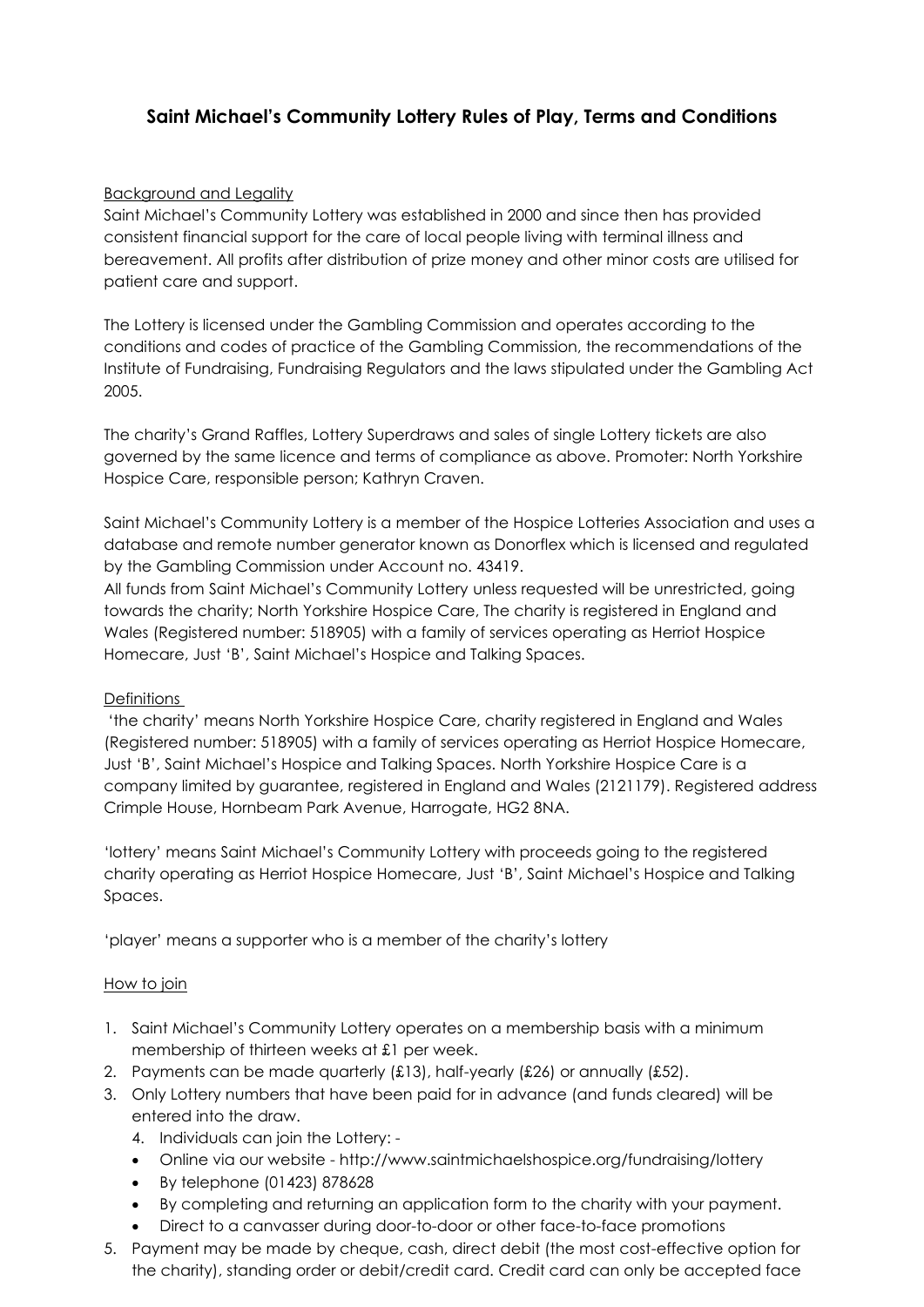to face or via post.

6. Players' advance payments for future draws are protected by being kept in a separate Lottery bank account and as such will not be used for other purposes.

# The Draw

- 7. Please be advised that a delay in the charity receiving payment may lead to your number missing the next draw, which will then be entered in the subsequent draw.
- 8. Players' funds are retained in a separate dedicated bank account which is used solely for the charity's Community Lottery funds.
- 9. Upon joining each member is electronically allocated a random, unique five-digit number which will remain theirs for the duration of their membership.
- 10. The draw takes place at the charity's fundraising office every Wednesday, using a computerised Lottery system that randomly selects winning numbers.
- 11. The charity reserves the right, subject to public holidays and unforeseen circumstances, to change the draw date without notice. The charity will make every effort to notify the public on its website. In the event that a draw is delayed it will take place as soon as possible and before the next weekly draw and winners contacted as usual.

# **Winners**

- 12. Winners will be notified by post, with a cheque enclosed. The weekly winner of the top prize of £1,000 will also receive a telephone call and possibly a personal visit if local. The winner will be asked to acknowledge safe receipt of their prize.
- 13. Funds will only be made payable to the winner, and to no one else regardless as to whether they are a family member or friend. If the winner is incapacitated, we will liaise with the registered power of attorney on their behalf regarding the payment of winnings. If the winner is deceased, we will liaise with the executor or administrator of the estate regarding the payment of winnings.
- 14. Funds will not be paid in cash
- 15. Winners' area and numbers only (not names or addresses) are listed on our digital communication channels (Facebook and twitter) and are also published in North Yorkshire's newspaper (the Advertiser Series).
- 16. Current prizes are:
	- 1st Prize £1,000
	- 2nd Prize £100
	- 30 prizes of £10
- 17. The charity reserves the right to change this prize structure at their discretion, and in this case, details will be amended on our website.
- 18. The average odds of winning are 1 in 132 (variance depends on number of tickets in play on a weekly basis)
- 19. If a winning cheque is not cashed for a period of three months from the date of issue; the prize will be forfeited. Any prize money returned to us or where a winner notifies North Yorkshire Hospice Care they do not wish to claim the winnings will be treated as a donation with the potential for us to claim gift aid as stated in the winner's letter accompanying each cheque
- 20. In the event of a returned cheque being marked 'gone away', i.e. the member has moved and not informed the charity of their new address, enquiries are made in an attempt to make contact. If no contact can be made after a period of three months, the funds will be forfeited.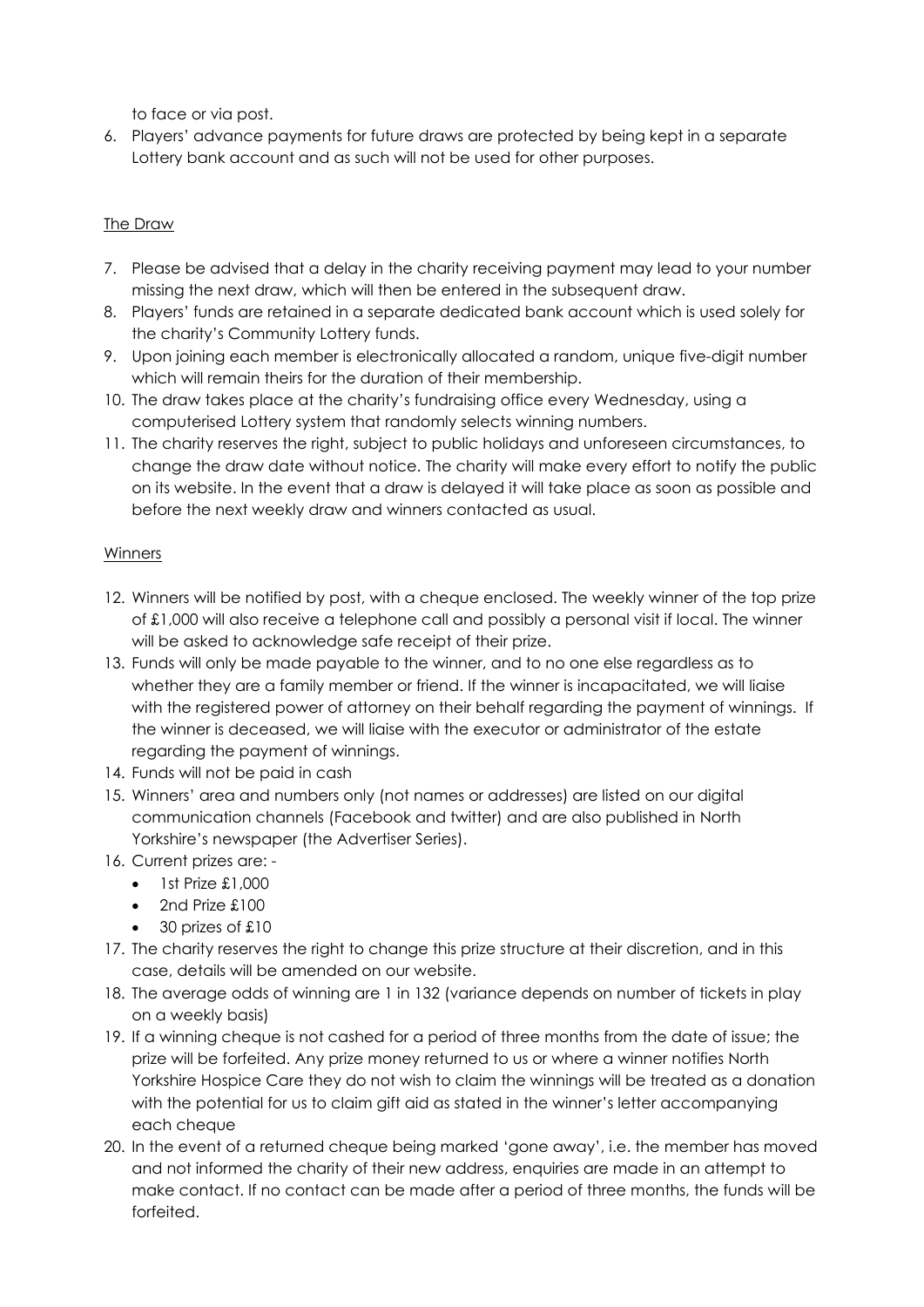#### Breakdown of Proceeds

- 21. An average of 35% of revenue is spent on prizes.
- 22. An average of 1% of revenue is spent on expenses for the running the lottery.
- 23. An average of 64% of revenue is returned to Saint Michael's Hospice.
- 24. Total revenue £207,000 (all figures for year ending March 2022).

# Renewals and Cancellations

- 25. Members will be reminded and given the option to renew their membership when their credit has run out. It is entirely at their discretion whether or not they renew their membership.
- 26. If a member decides to cancel their membership and their number has remaining credit that number will continue to be entered into the Lottery draw until the credit runs out. Alternatively, the member may choose to donate their credit direct to the hospice.

# Players' Responsibilities

- 27. It is the responsibility of each Lottery player to provide accurate and up to date personal details and the charity will be in no way liable for any failure or inability to contact any entrant due to errors, omissions, or inaccuracies in the details that the entrant has provided.
- 28. The charity shall not be liable to the member for any loss or damage suffered or arising from: -
	- Any delays or failures in the postal service or other delivery methods used by either party.
	- Any delays or failures in any software or other systems used by the charity for the administration of the Lottery.
	- Any delays or failures in the banking system used by the charity or the Lottery member.
	- Any event beyond the reasonable control of the charity.

# Responsible Gambling

29. The charity is committed to encouraging legal and responsible gambling. If a member needs support, we would recommend that they visit www.responsiblegamblingtrust.org.uk (020 7518 0023) or www.gambleaware.co.uk (0808 8020 133).

In this case members have the option of advising us that they wish to be self-excluded from further Lottery participation. This will be noted on our database record to ensure no further membership can be initiated for a minimum period of six months. Their database record will also be amended to 'no mailing' to ensure no literature potentially promoting the Lottery is sent to the individual.

As part of our commitment to responsible gambling an individual will not be permitted to purchase more than twelve memberships and a group syndicate will be limited to one hundred.

- 30. Single Lottery or Grand Raffle tickets are also available from time to time in our charity shops and at various local venues or events where promotions are taking place, with a specific draw date as stated on the ticket. The maximum number of tickets sold to any one individual through a single transaction is limited to fifty tickets. Where proof exists, that tickets are not for an individual (e.g. wedding favours) this limit can be increased.
- 31. As a member of the Hospice Lotteries Association, the charity contributes to the Responsible Gambling Trust to promote awareness and support for people with compulsive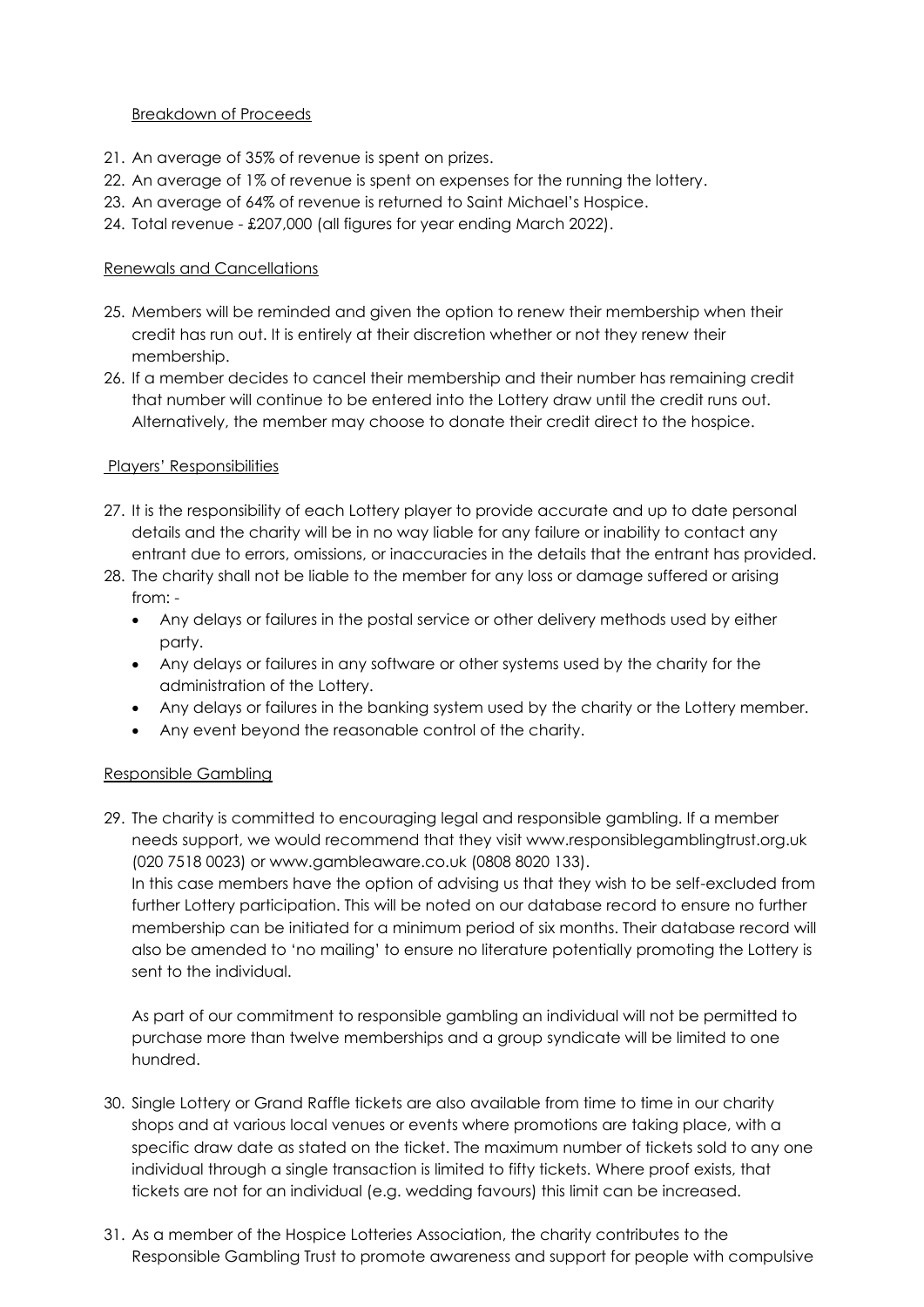gambling issues.

32. The maximum number of tickets sent to any one address will be twenty.

# Age Restrictions, Eligibility and Safeguarding young People

- 33. Only individuals aged 18 or over who are residents of the UK are eligible to enter the charity' lottery without additional consent. Anyone aged 16-18 may enter the raffle but additional parental consent MUST be obtained in order for the charity to store the individual's data. It is illegal to gamble under the age of 16 and the charity reserves the right to request evidence of age and to refuse tickets if this cannot be provided.
- 34. To ensure that the charity complies with the gambling age limit we operate the Challenge 25 Policy as recommended by the Gambling Commission. All supporters looking to enter the lottery who appear to be under 25 are approached and their age verified by the production of the appropriate valid ID document. If membership is applied for online or via telephone and ID is required to fulfil the above requirements, ID must be presented at our local office.

Acceptable forms of documentation include:

- Any ID carrying the PASS logo (eg Citizen Card, Validate UK, Connexions Card)
- Provisional Driving Licence with photocard
- UK or International Passport
- Military Identification Card

Where ID is checked, the form of Id checked will be recorded on our database for future reference along with DOB.

- 35. No wins will be paid to any player found to be under the age of 16 and the prize forfeited. One extra winner will be selected to take the lowest prize to ensure the integrity of the draw.
- 36. If tickets are inadvertently sold to a person aged under 16 the cost of such tickets will be refunded to the purchaser.
- 37. During sales of single lottery or raffle tickets a date of birth request is included on the lottery ticket stubs to ensure that canvassers do not place young people at risk and canvassers have the right to refuse a sale where age cannot be verified.
- 38. The Internet Matters website, run by an independent not-for-profit organisation to help parents keep their children safe online, provides a guide on how to set parental controls on computers and websites. There are also several companies that offer software that will block access to gambling websites. GambleAware provides information about this software.
- 39. Employees, volunteers and members of their families are permitted to join Saint Michael's Community Lottery or purchase single tickets and will be subject to the same terms and conditions as other members of the public. Any member of staff named on the gambling commission licence is not eligible to join the Saint Michael's Community Lottery.

# How to Complain

40. Any complaints relating to the Lottery should be submitted directly to the Supporter Care Team, giving full details of the complaint, and supporting documentation. By telephone: 01423 879687 (Supporter Care Team)